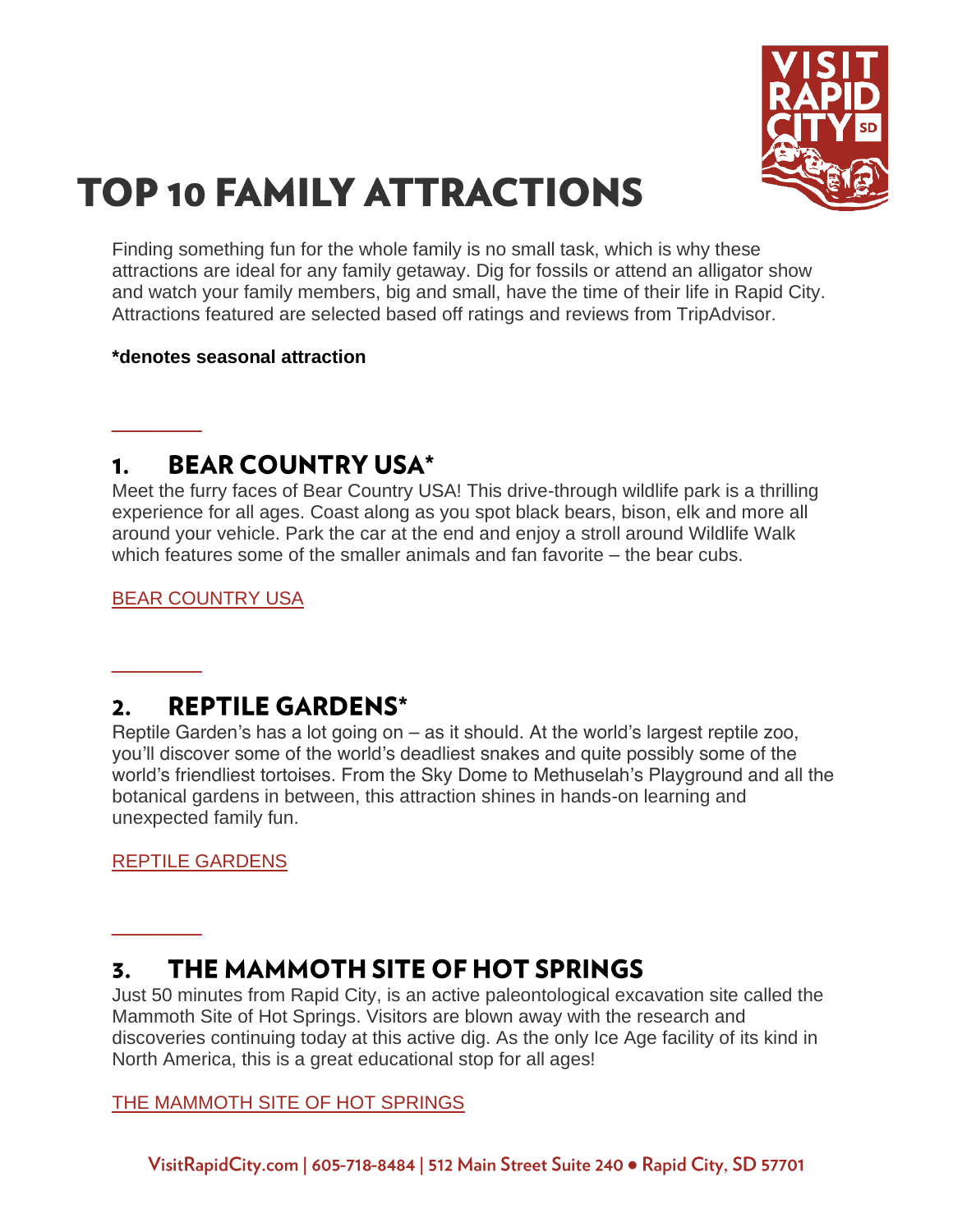### **WALL DRUG** 4.

There's a lot more than free ice water and delicious donuts waiting for you at Wall Drug. Conveniently located near the entrance to Badlands National Park, this famous roadside stop offers dining, unusual photo ops, endless souvenirs and more to its visitors. If you're driving to Rapid City, look for the famous Wall Drug billboards.

## [WALL DRUG](https://www.visitrapidcity.com/things-to-do/attractions/wall-drug-store)

**\_\_\_\_**

**\_\_\_\_**

**\_\_\_\_**

**\_\_\_\_**

## 1880 TRAIN - BLACK HILLS CENTRAL RAILROAD\* 5.

Let the 1880 Train be your chauffeur through the Black Hills! This memorable ride allows everyone to sit back and enjoy the views during a 20-mile round trip between Hill City and Keystone. The Black Hills Central Railroad is the oldest continuously operating tour railroad in the nation. Fun fact: one of the locomotives is more than 100 years old.

1880 TRAIN - [BLACK HILLS CENTRAL RAILROAD](https://www.visitrapidcity.com/things-to-do/attractions/1880-train-black-hills-central-railroad)

### **RUSHMORE TRAMWAY ADVENTURES\*** 6.

Discover one thrilling adventure after another with a visit to Rushmore Tramway Adventures. It's the only place in the Black Hills where you can enjoy a zipline tour, with views of Mount Rushmore, followed by a cruise down the mountain on a summer tubing hill or the highly rated alpine slide. Your inner daredevil will love this place.

[RUSHMORE TRAMWAY ADVENTURES](https://www.visitrapidcity.com/things-to-do/attractions/rushmore-tramway-adventures)

## **DINOSAUR PARK** 7.

Quirky history can be found standing on a ridge overlooking Rapid City. Boasting 100 mile views, Dinosaur Park is also home to seven green dinosaurs. While reflecting the general size of the real dinosaurs, these 1936 creations have aged to be more of a cartoon-like replica of the prehistoric beasts they represent. However, climbing and posing in photos with them is still timeless fun.

[DINOSAUR PARK](https://www.visitrapidcity.com/things-to-do/attractions/dinosaur-park-gift-shop-visitors-center)